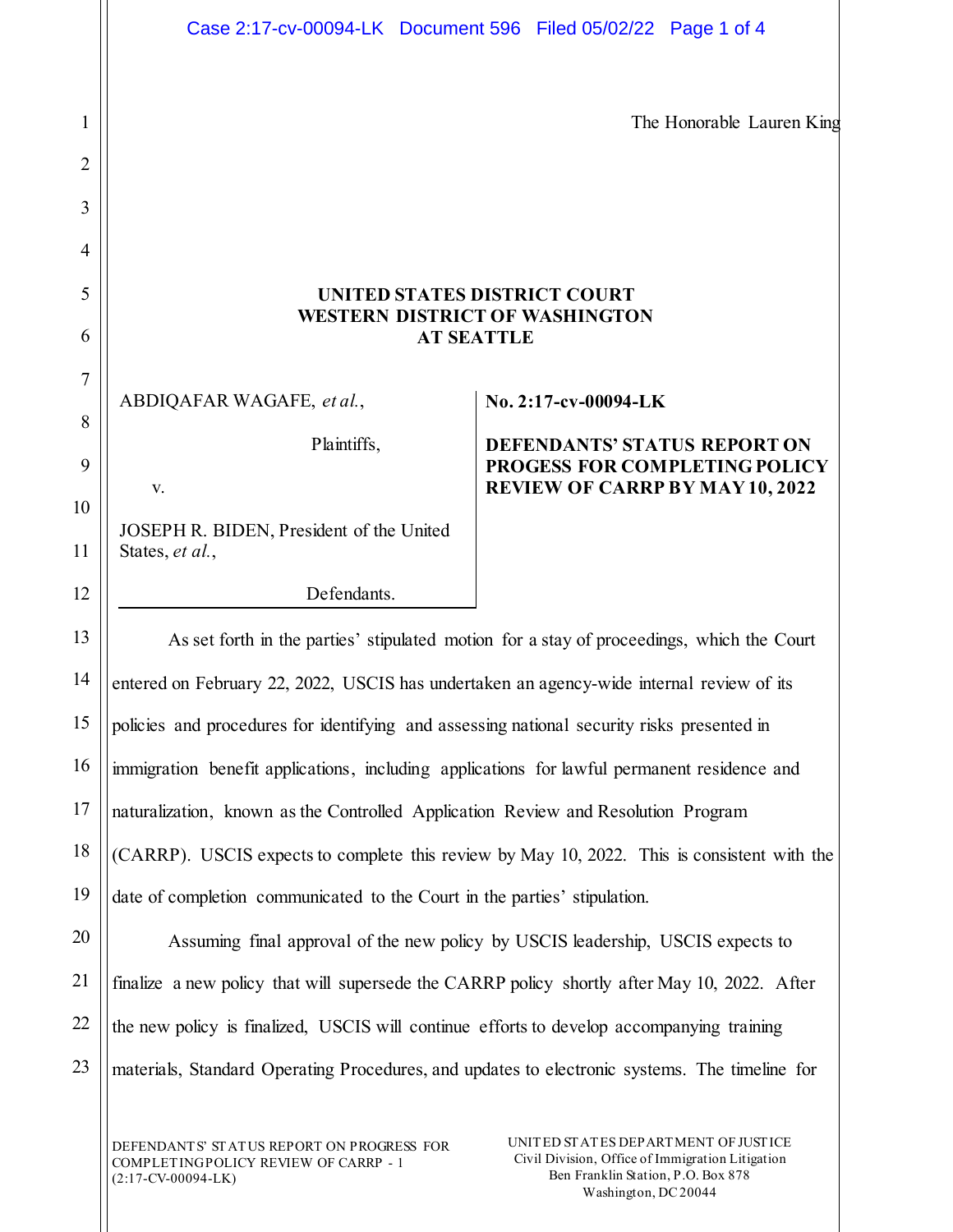## Case 2:17-cv-00094-LK Document 596 Filed 05/02/22 Page 2 of 4

1 2 completion involves various contingencies, but once those materials and updates are complete or substantially complete, USCIS will implement the new policy.

3 4 5 6 7 8 9 10 11 Concerning implementation of the USCIS moratorium on denials of class member applications that was a provision of the stay ordered by the Court, USCIS encountered unexpected difficulties when implementing the denial moratorium. It has identified at least 70 applications that were denied when they should have been held. USCIS has made additional efforts to identify and flag cases in its systems to prevent further denials of cases subject to the moratorium and expects these measures to minimize errors going forward. Defendants have disclosed to Plaintiffs' counsel information about prematurely denied applications that it has identified and reviewed to ensure that they should have been held. Defendants are conferring with Plaintiffs' counsel regarding proposed remedies, including circumstances where reopening a denial might not be in the applicant's best interest.

//

//

//

//

//

//

//

//

//

//

//

DEFENDANTS' STATUS REPORT ON PROGRESS FOR COMPLETING POLICY REVIEW OF CARRP - 2 (2:17-CV-00094-LK)

UNITED STATES DEPARTMENT OF JUSTICE Civil Division, Office of Immigration Litigation Ben Franklin Station, P.O. Box 878 Washington, DC 20044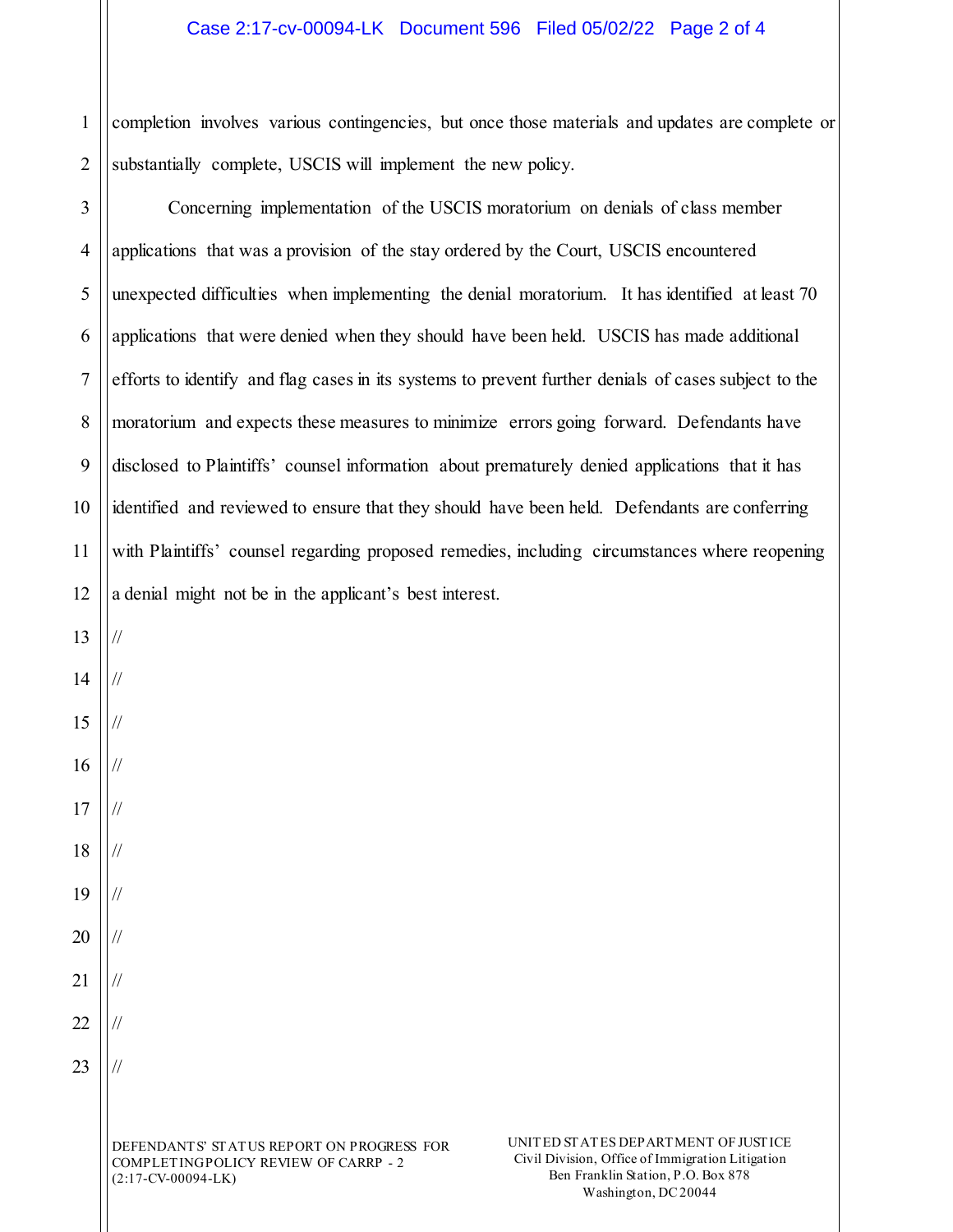| $\mathbf{1}$   | Respectfully Submitted,                                            |
|----------------|--------------------------------------------------------------------|
| $\overline{2}$ | Dated: May 2, 2022                                                 |
| 3              | BRIAN M. BOYNTON                                                   |
| $\overline{4}$ | Principal Deputy Assistant Attorney General<br>Civil Division      |
| 5              | U.S. Department of Justice                                         |
| 6              | <b>AUGUST FLENTJE</b><br>Special Counsel                           |
| $\overline{7}$ | Civil Division                                                     |
| 8              | ETHAN B. KANTER<br>Chief National Security Unit                    |
| 9              | Office of Immigration Litigation<br>Civil Division                 |
| 10             | NICHOLAS BROWN<br>United States Attorney                           |
| 11             | <b>BRIAN C. KIPNIS</b>                                             |
| 12             | Assistant United States Attorney<br>Western District of Washington |
| 13             | W. MANNING EVANS                                                   |
| 14             | Senior Litigation Counsel<br>Office of Immigration Litigation      |
| 15             |                                                                    |
| 16             |                                                                    |
| 17             |                                                                    |
| 18             | Counsel for Defendants                                             |
| 19             |                                                                    |
| 20             |                                                                    |
| 21             |                                                                    |
| 22             |                                                                    |
| 23             |                                                                    |
|                |                                                                    |
|                |                                                                    |

ANNE POGUE DONOHUE Counsel for National Security National Security Unit Office of Immigration Litigation

LINDSAY M. MURPHY Senior Counsel for National Security National Security Unit Office of Immigration Litigation

VICTORIA M. BRAGA Trial Attorney Office of Immigration Litigation

BRENDAN T. MOORE Trial Attorney Office of Immigration Litigation

JESSE L. BUSEN Counsel for National Security National Security Unit Office of Immigration Litigation

*/s/ Leon B. Taranto*  LEON B. TARANTO Trial Attorney Torts Branch